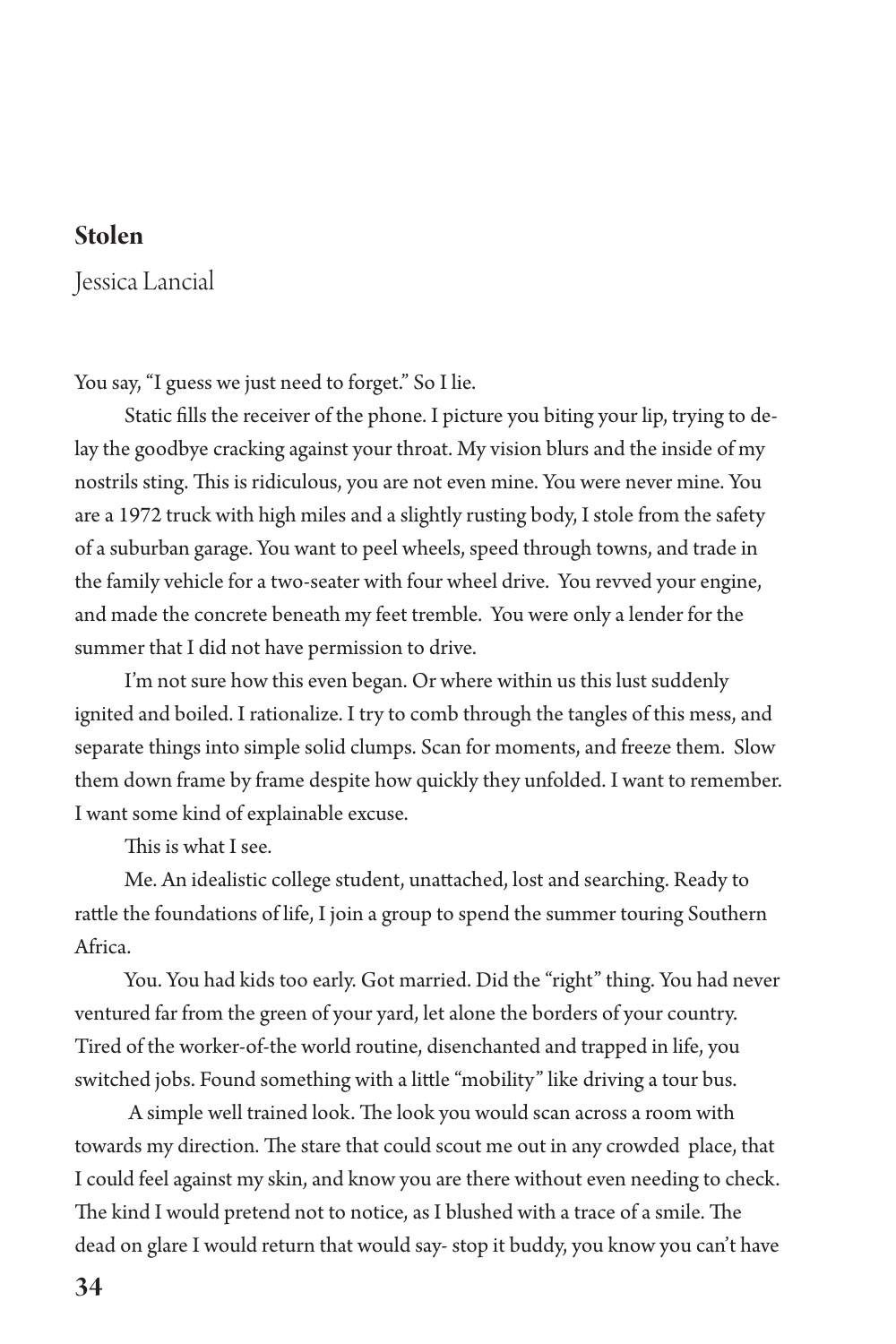this, and as your eyes would shuffle, under the same breath say-maybe you can.

Glass beer bottles clinking as we cheered by a radiating fire. The way you would shift your attention and poke at fading logs, when our conversations became too heavy, or when my eyes couldn't leave yours. Sitting too close and lingering too long, until with heavy bodies we forced ourselves to say goodnight. And you would watch the halo of my torch guide me to my tent, as I would watch your back turn and disappear into the night.

Small chivalrous acts. You insist I wear your coat, when I shiver, yet swear I'm fine. You set up my tent when I skipped dinner to catch the last glimpse of mountain tops and bright hues of orange and pink painting the sky. The strength of my arm pulling you up from your seat, persistent that this time you wouldn't miss it. The jabs of my elbow into your side, teasing, but longing for any excuse to touch you. The feeling of lightlessness as you would carry me over your shoulder and spin in circles until I would scream and swear I would vomit all over your head if you didn't stop.

It unravels like this.

I find myself there in the frozen night, conveniently placed in the privacy of just your company. The silence and your blanket wrap unevenly around us. Asking if it is okay to do so, you put your arm around me. I shiver, though no longer cold. Your fingers inch down the trail of my spine. My back dissolves. I know we are already crossing borders. But this doesn't stop me; this hasn't changed the way I feel. Your lips gravitate to mine through the dark. My blood sears and melts, fueling me to keep going. I want to drive fast. I want to go off-road, and stir up gravel until the path behind us disappears in a cloud of dust. I want to stomp on your petal, go balls to the wall, and hear your engine hum.

 Everything matters then. I think of Lee Anna lying in bed alone, her head cuddled up to the scent of your pillow. Crayon drawings of a happy family hanging on the refrigerator door. Suddenly, I'm aware that we are speeding through stop signs. That if we don't brake now this could be dangerous. I picture the sudden evacuation of your body shattering through the windshield, and taking me with it. This could get messy. So I brake. The inertia of all of this has already lunged us too far. We have to stop. I have no business being here, you are not mine to drive.

The last time I saw you was at the airport. You let tears freely drip from your eyes, as we hugged perhaps too long. Members of my group gawk at us suspiciously. You whisper "I love you" and I fear rumors and headlines, our faces unexpectedly turning up on the cover of a tabloid.